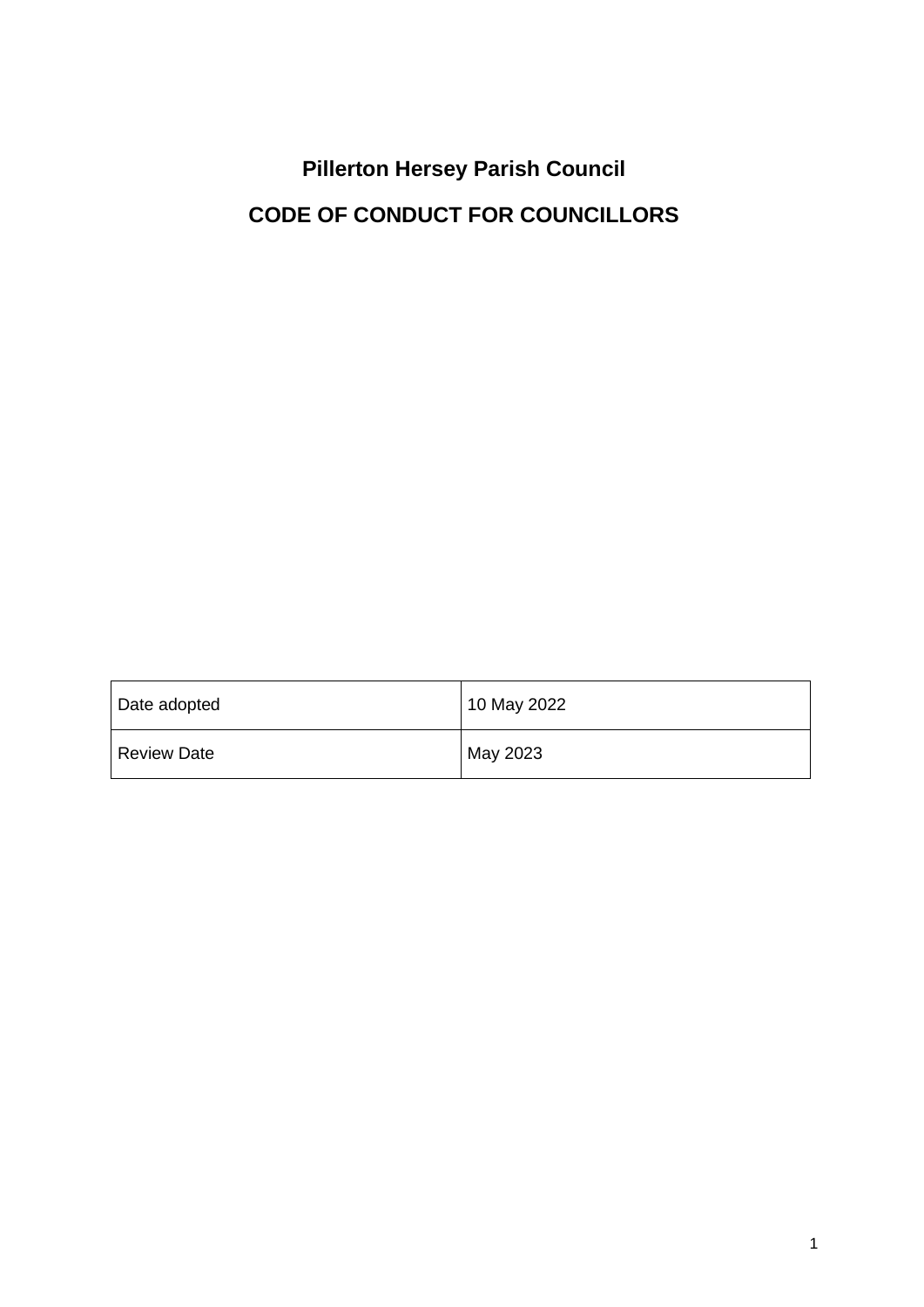#### **Introduction**

The Local Government Association (LGA) has developed this Model Councillor Code of conduct, in association with key partners and after extensive consultation with the sector, as part of its work on supporting all tiers of local government to continue to aspire to high standards of leadership and performance. It is a template for councils to adopt in whole and/or with local amendments.

All councils are required to have a local Councillor Code of Conduct.

The LGA will undertake an annual review of this Code to ensure it continues to be fit for purpose, incorporating advances in technology, social media and changes in legislation. The LGA can also offer support, training and mediation to councils and councillors on the application of the Code and the National Association of Local Councils (NALC) and the county associations of local councils can offer advice and support to town and parish councils.

#### **Definitions**

For the purposes of this Code of Conduct, a "councillor" means a member or co-opted member of a local authority or a directly elected mayor. A "co-opted member" is defined in the Localism Act 2011 Section 27(4) as "a person who is not a member of the authority but who:

- a) is a member of any committee or sub-committee of the authority, or;
- b) is a member of, and represents the authority on, any joint committee or joint subcommittee of the authority; and who is entitled to vote on any question that falls to be decided at any meeting of

that committee or sub-committee".

For the purposes of this Code of Conduct, "local authority" includes county councils, district councils, London borough councils, parish councils, town councils, fire and rescue authorities, police authorities, joint authorities, economic prosperity boards, combined authorities and National Park authorities.

#### **Purpose of the Code of Conduct**

The purpose of this Code of Conduct is to assist you, as a councillor, in modelling the behaviour that is expected of you, to provide a personal check and balance, and to set out the type of conduct that could lead to action being taken against you. It is also to protect you, the public, fellow councillors, local authority officers and the reputation of local government. It sets out general principles of conduct expected of all councillors and your specific obligations in relation to standards of conduct. The LGA encourages the use of support, training and mediation prior to action being taken using the Code. The fundamental aim of the Code is to create and maintain public confidence in the role of councillor and local government.

#### **General principles of councillor conduct**

Everyone in public office at all levels; all who serve the public or deliver public services, including ministers, civil servants, councillors and local authority officers; should uphold th[e](https://www.gov.uk/government/publications/the-7-principles-of-public-life/the-7-principles-of-public-life--2) Seven [Principles of Public Life,](https://www.gov.uk/government/publications/the-7-principles-of-public-life/the-7-principles-of-public-life--2) also known as the Nolan Principles.

Building on these principles, the following general principles have been developed specifically for the role of councillor.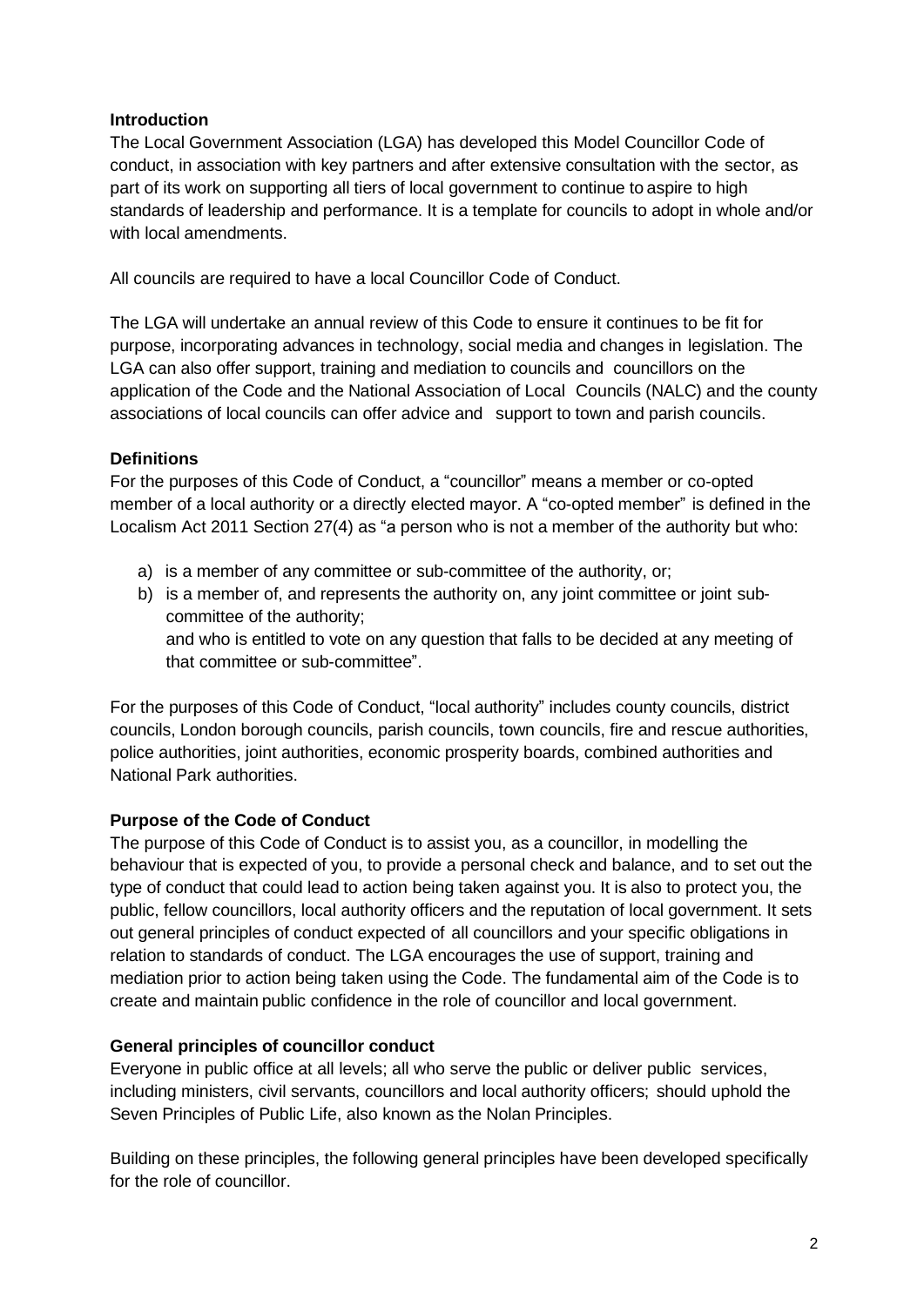In accordance with the public trust placed in me, on all occasions:

- I act with integrity and honesty.
- I act lawfully.
- I treat all persons fairly and with respect; and
- I lead by example and act in a way that secures public confidence in the role of councillor.

In undertaking my role:

- I impartially exercise my responsibilities in the interests of the local community.
- I do not improperly seek to confer an advantage, or disadvantage, on any person.
- Lavoid conflicts of interest.
- I exercise reasonable care and diligence; and
- I ensure that public resources are used prudently in accordance with my local authority's requirements and in the public interest.

#### **Application of the Code of Conduct**

This Code of Conduct applies to you as soon as you sign your declaration of acceptance of the office of councillor or attend your first meeting as a co-opted member and continues to apply to you until you cease to be a councillor.

This Code of Conduct applies to you when you are acting in your capacity as a councillor which may include when:

- you misuse your position as a councillor.
- Your actions would give the impression to a reasonable member of the public with knowledge of all the facts that you are acting as a councillor.

The Code applies to all forms of communication and interaction, including:

- at face-to-face meetings.
- at online or telephone meetings.
- in written communication.
- in verbal communication.
- in non-verbal communication.
- in electronic and social media communication, posts, statements and comments.

You are also expected to uphold high standards of conduct and show leadership at all times when acting as a councillor.

Your Monitoring Officer has statutory responsibility for the implementation of the Code of Conduct, and you are encouraged to seek advice from your Monitoring Officer on any matters that may relate to the Code of Conduct. Town and parish councillors are encouraged to seek advice from their Clerk, who may refer matters to the Monitoring Officer.

#### **Standards of councillor conduct**

This section sets out your obligations, which are the minimum standards of conduct required of you as a councillor. Should your conduct fall short of these standards, a complaint may be made against you, which may result in action being taken.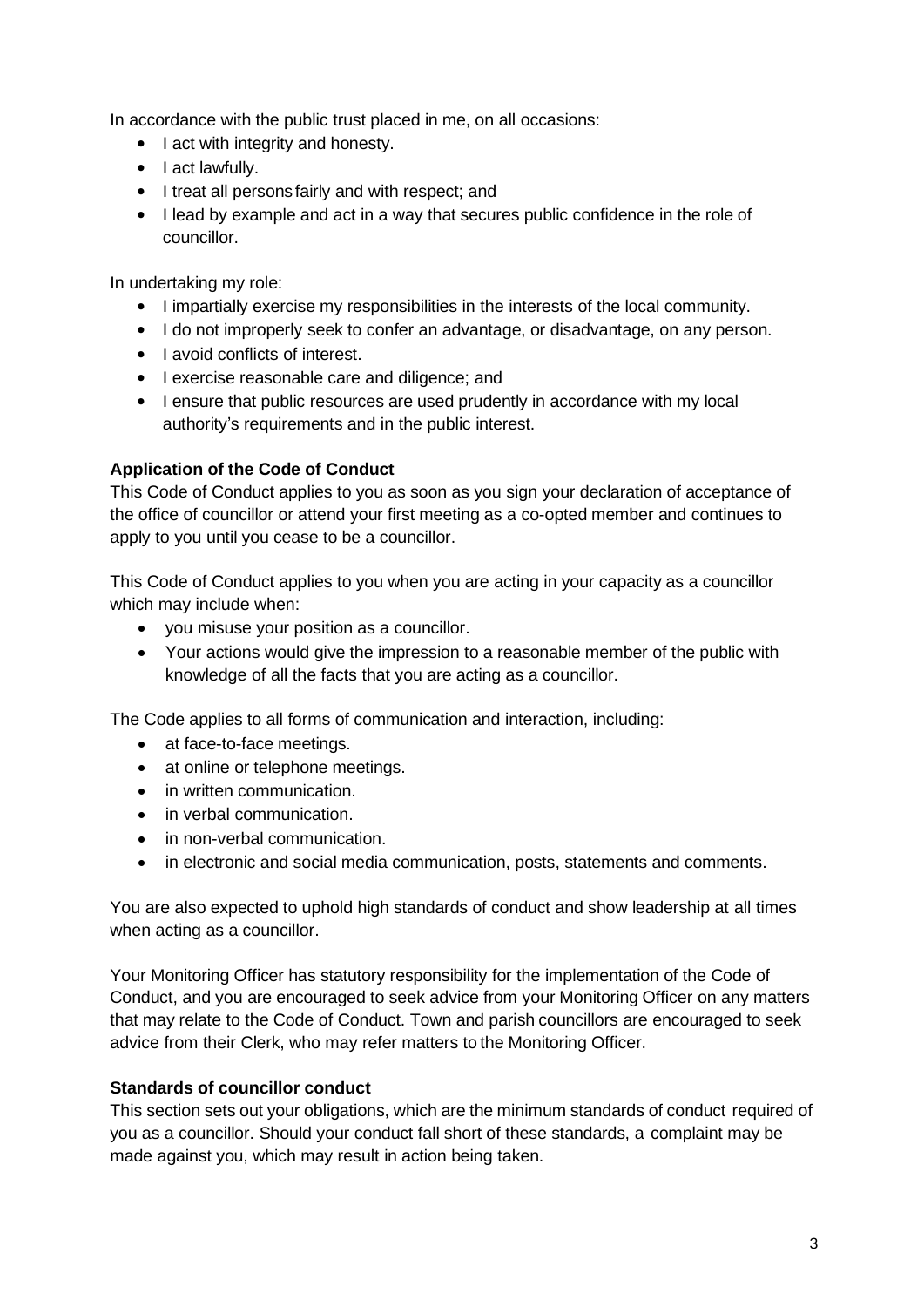Guidance is included to help explain the reasons for the obligations and how they should be followed.

#### **General Conduct 1. Respect As a councillor:**

- **1.1 I treat other councillors and members of the public with respect.**
- **1.2 I treat local authority employees, employees and representatives of partner organisations and those volunteering for the local authority with respect and respect the role they play.**

Respect means politeness and courtesy in behaviour, speech, and in the written word. Debate and having different views are all part of a healthy democracy. As a councillor, you can express, challenge, criticise and disagree with views, ideas, opinions and policies in a robust but civil manner. You should not, however, subject individuals, groups of people or organisations to personal attack.

In your contact with the public, you should treat them politely and courteously. Rude and offensive behaviour lowers the public's expectations and confidence in councillors.

In return, you have a right to expect respectful behaviour from the public. If members of the public are being abusive, intimidatory or threatening you are entitled to stop any conversation or interaction in person or online and report them to the local authority, the relevant social media provider or the police. This also applies to fellow councillors, where action could then be taken under the Councillor Code of Conduct, and local authority employees, where concerns should be raised in line with the local authority's councillor officer protocol.

# **2. Bullying, harassment and discrimination**

# **As a councillor:**

- **2.1 I do not bully any person.**
- **2.2 I do not harass any person.**
- **2.3 I promote equalities and do not discriminate unlawfully against any person.**

The Advisory, Conciliation and Arbitration Service (ACAS) characterises bullying as offensive, intimidating, malicious or insulting behaviour, an abuse or misuse of power through means that undermine, humiliate, denigrate or injure the recipient. Bullying might be a regular pattern of behaviour or a one-off incident, happen face-to-face on social media, in emails or phone calls, happen in the workplace or at work social events and may not always be obvious or noticed by others.

The Protection from Harassment Act 1997 defines harassment as conduct that causes alarm or distress or puts people in fear of violence and must involve such conduct on at least two occasions. It can include repeated attempts to impose unwanted communications and contact upon a person in a manner that could be expected to cause distress or fear in any reasonable person.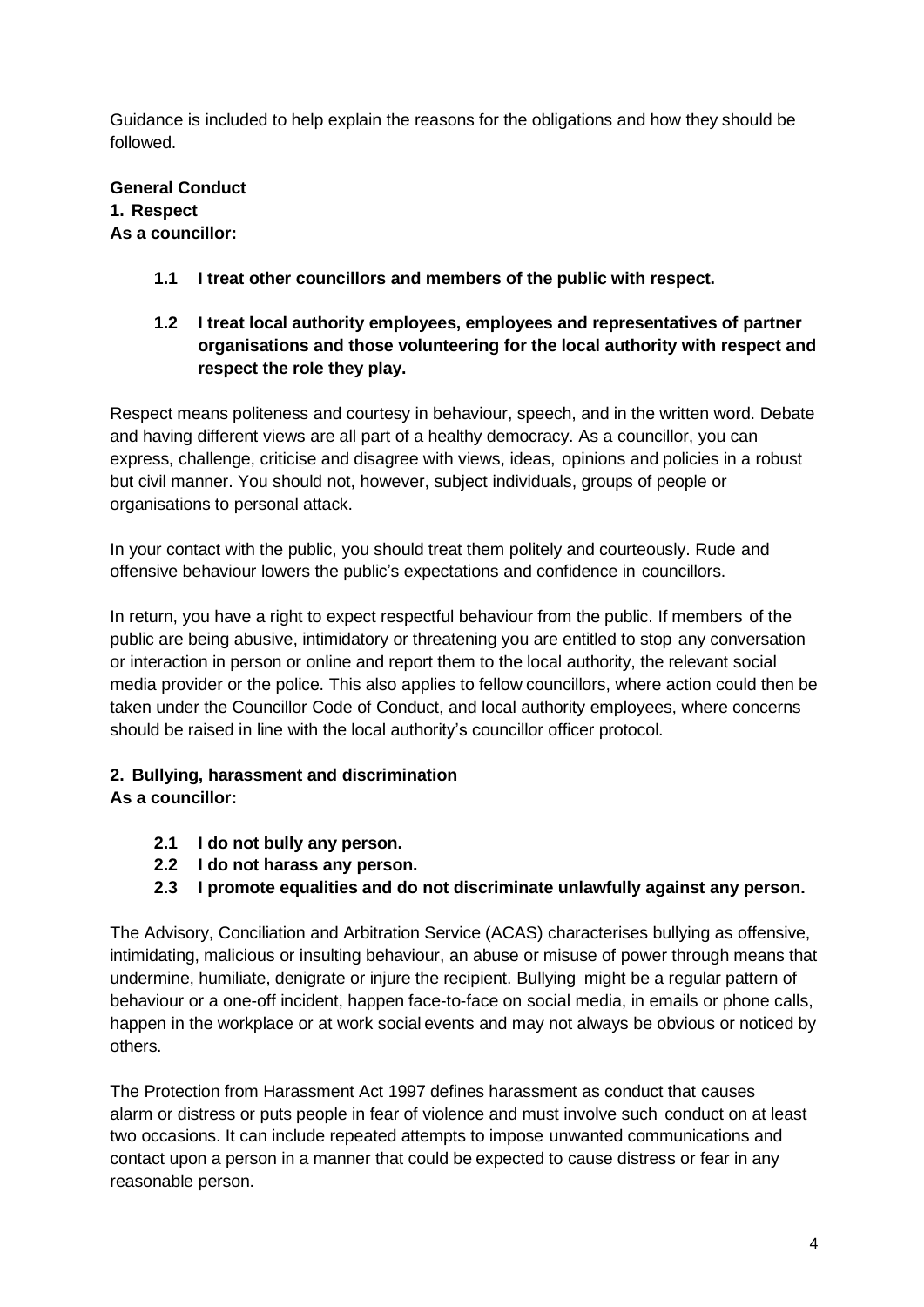Unlawful discrimination is where someone is treated unfairly because of a protected characteristic. Protected characteristics are specific aspects of a person's identity defined by the Equality Act 2010. They are age, disability, gender reassignment, marriage and civil partnership, pregnancy and maternity, race, religion or belief, sex and sexual orientation. The Equality Act 2010 places specific duties on local authorities. Councillors have a central role to play in ensuring that equality issues are integral to the local authority's performance and strategic aims, and that there is a strong vision and public commitment to equality across public services.

# **3. Impartiality of officers of the council**

# **As a councillor:**

# **3.1 I do not compromise, or attempt to compromise, the impartiality of anyone who works for, or on behalf of, the local authority.**

Officers work for the local authority as a whole and must be politically neutral (unless they are political assistants). They should not be coerced or persuaded to act in a way that would undermine their neutrality. You can question officers in order to understand, for example, their reasons for proposing to act in a particular way, or the content of a report that they have written. However, you must not try and force them to act differently, change their advice, or alter the content of that report, if doing so would prejudice their professional integrity.

# **4. Confidentiality and access to information**

# **As a councillor:**

- **4.1 I do not disclose information:**
	- **a. given to me in confidence by anyone**
	- **b. acquired by me which I believe, or ought reasonably to be aware, is of a confidential nature, unless**
		- **i. I have received the consent of a person authorised to give it;**
		- **ii. I am required by law to do so;**
		- **iii. the disclosure is made to a third party for the purpose of obtaining professional legal advice provided that the third party agrees not to disclose the information to any other person; or**
		- **iv. the disclosure is:**
			- **1. reasonable and in the public interest; and**
			- **2. made in good faith and in compliance with the reasonable requirements of the local authority; and**
			- **3. have consulted the Monitoring Officer prior to its release.**
- **4.2 I do not improperly use knowledge gained solely as a result of my role as a councillor for the advancement of myself, my friends, my family members, my employer or my business interests.**
- **4.3 I do not prevent anyone from getting information that they are entitled to by law.**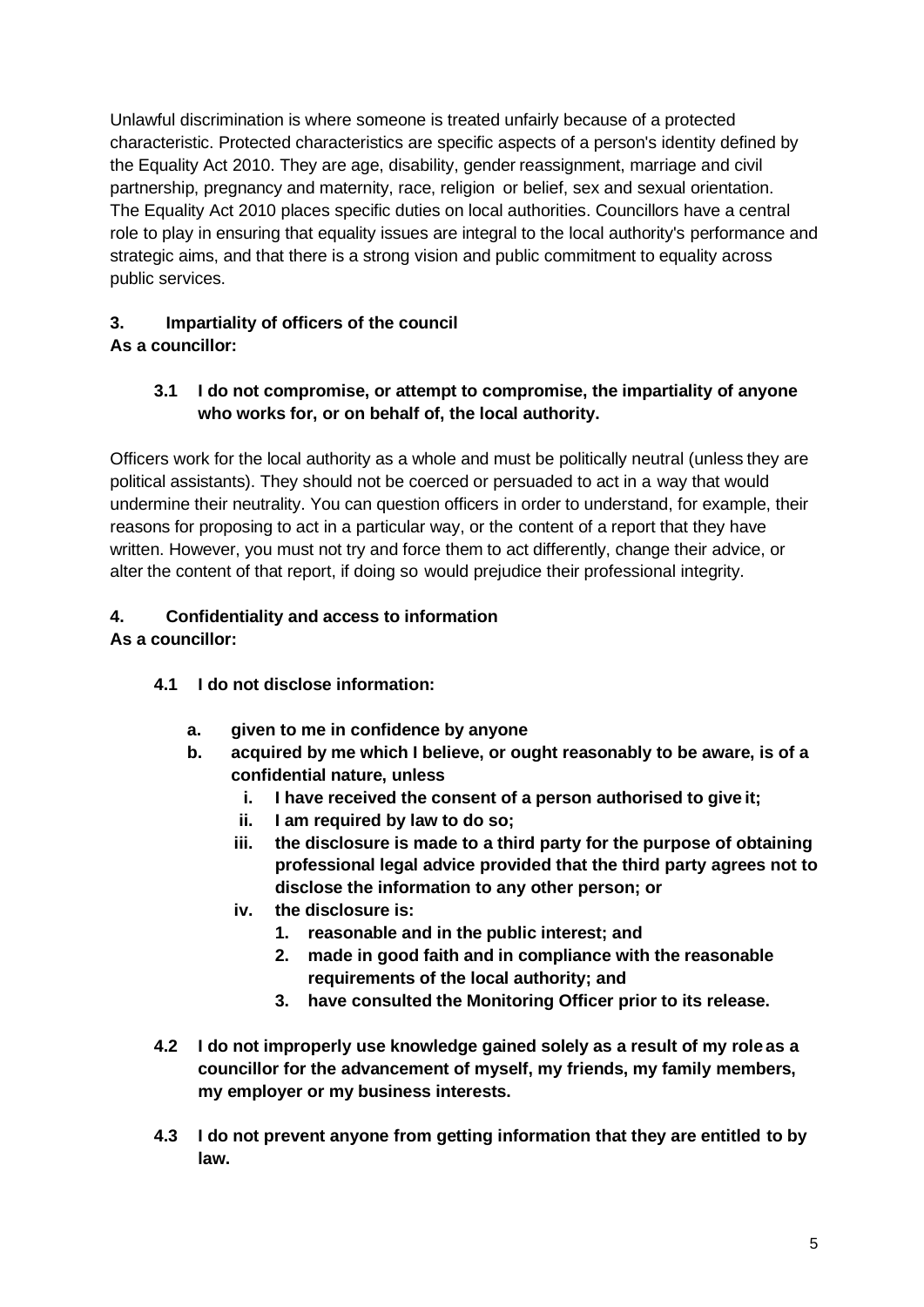Local authorities must work openly and transparently, and their proceedings and printed materials are open to the public, except in certain legally defined circumstances. You should work on this basis, but there will be times when it is required by law that discussions, documents and other information relating to or held by the local authority must be treated in a confidential manner. Examples include personal data relating to individuals or information relating to ongoing negotiations.

# **5. Disrepute**

### **As a councillor:**

# **5.1 I do not bring my role or local authority into disrepute.**

As a Councillor, you are trusted to make decisions on behalf of your community and your actions and behaviour are subject to greater scrutiny than that of ordinary members of the public. You should be aware that your actions might have an adverse impact on you, other councillors and/or your local authority and may lower the public's confidence in your or your local authority's ability to discharge your/its functions. For example, behaviour that is considered dishonest and/or deceitful can bring your local authority into disrepute.

You are able to hold the local authority and fellow councillors to account and are able to constructively challenge and express concern about decisions and processes undertaken by the council whilst continuing to adhere to other aspects of this Code of Conduct.

# **6. Use of position**

# **As a councillor:**

# **6.1 I do not use, or attempt to use, my position improperly to the advantage or disadvantage of myself or anyone else.**

Your position as a member of the local authority provides you with certain opportunities, responsibilities, and privileges, and you make choices all the time that will impact others. However, you should not take advantage of these opportunities to further your own or others' private interests or to disadvantage anyone unfairly.

# **7. Use of local authority resources and facilities**

# **As a councillor:**

- **7.1. I do not misuse council resources.**
- **7.2. I will, when using the resources of the local authority or authorizing their use by others:**
	- **a. act in accordance with the local authority's requirements; and**
	- **b. ensure that such resources are not used for political purposes unless that use could reasonably be regarded as likely to facilitate, or be conducive to, the discharge of the functions of the local authority or of the office to which I have been elected or appointed.**

You may be provided with resources and facilities by the local authority to assist you in carrying out your duties as a councillor.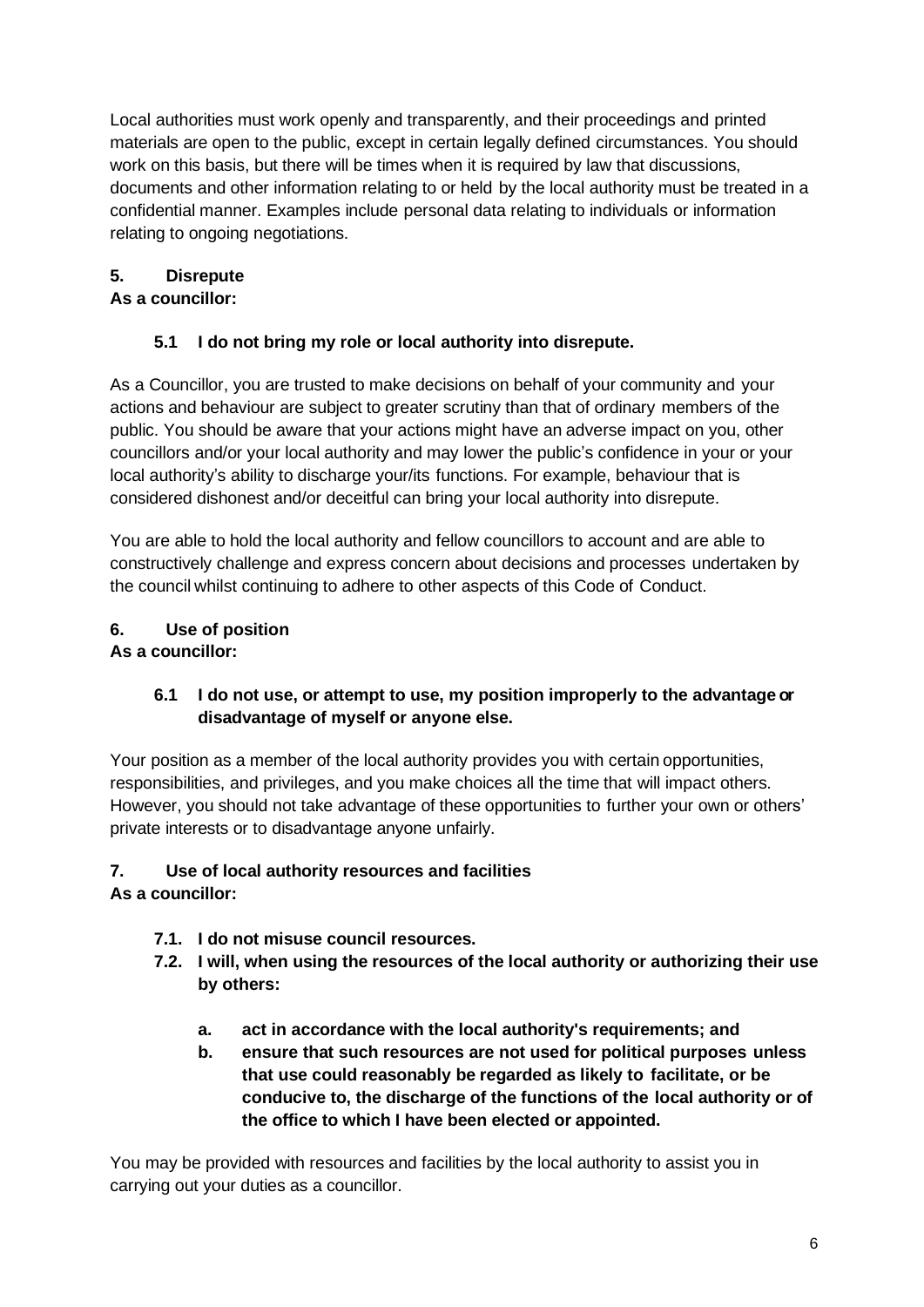Examples include:

- office support.
- stationery.
- equipment such as phones, and computers.
- transport.
- access and use of local authority buildings and rooms.

These are given to you to help you carry out your role as a councillor more effectively and are not to be used for business or personal gain. They should be used in accordance with the purpose for which they have been provided and the local authority's own policies regarding their use.

# **8. Complying with the Code of Conduct**

- **As a Councillor:**
	- **8.1 I undertake Code of Conduct training provided by my local authority.**
	- **8.2 I cooperate with any Code of Conduct investigation and/or determination.**
	- **8.3 I do not intimidate or attempt to intimidate any person who is likely to be involved with the administration of any investigation or proceedings.**
	- **8.4 I comply with any sanction imposed on me following a finding that I have breached the Code of Conduct.**

It is extremely important for you as a councillor to demonstrate high standards, for you to have your actions open to scrutiny and for you not to undermine public trust in the local authority or its governance. If you do not understand or are concerned about the local authority's processes in handling a complaint you should raise this with your Monitoring Officer.

#### **Protecting your reputation and the reputation of the local authority.**

#### **9. Interests**

# **As a councillor:**

# **9.1 I register and disclose my interests.**

Section 29 of the Localism Act 2011 requires the Monitoring Officer to establish and maintain a register of interests of members of the authority.

You need to register your interests so that the public, local authority employees and fellow councillors know which of your interests might give rise to a conflict of interest. The register is a public document that can be consulted when (or before) an issue arises. The register also protects you by allowing you to demonstrate openness and a willingness to be held accountable. You are personally responsible for deciding whether or not you should disclose an interest in a meeting, but it can be helpful for you to know early on if others think that a potential conflict might arise. It is also important that the public know about any interest that might have to be disclosed by you or other councillors when making or taking part in decisions, so that decision making is seen by the public as open and honest. This helps to ensure that public confidence in the integrity of local governance is maintained. You should note that failure to register or disclose a disclosable pecuniary interest as set out in **Table 1**, is a criminal offence under the Localism Act 2011.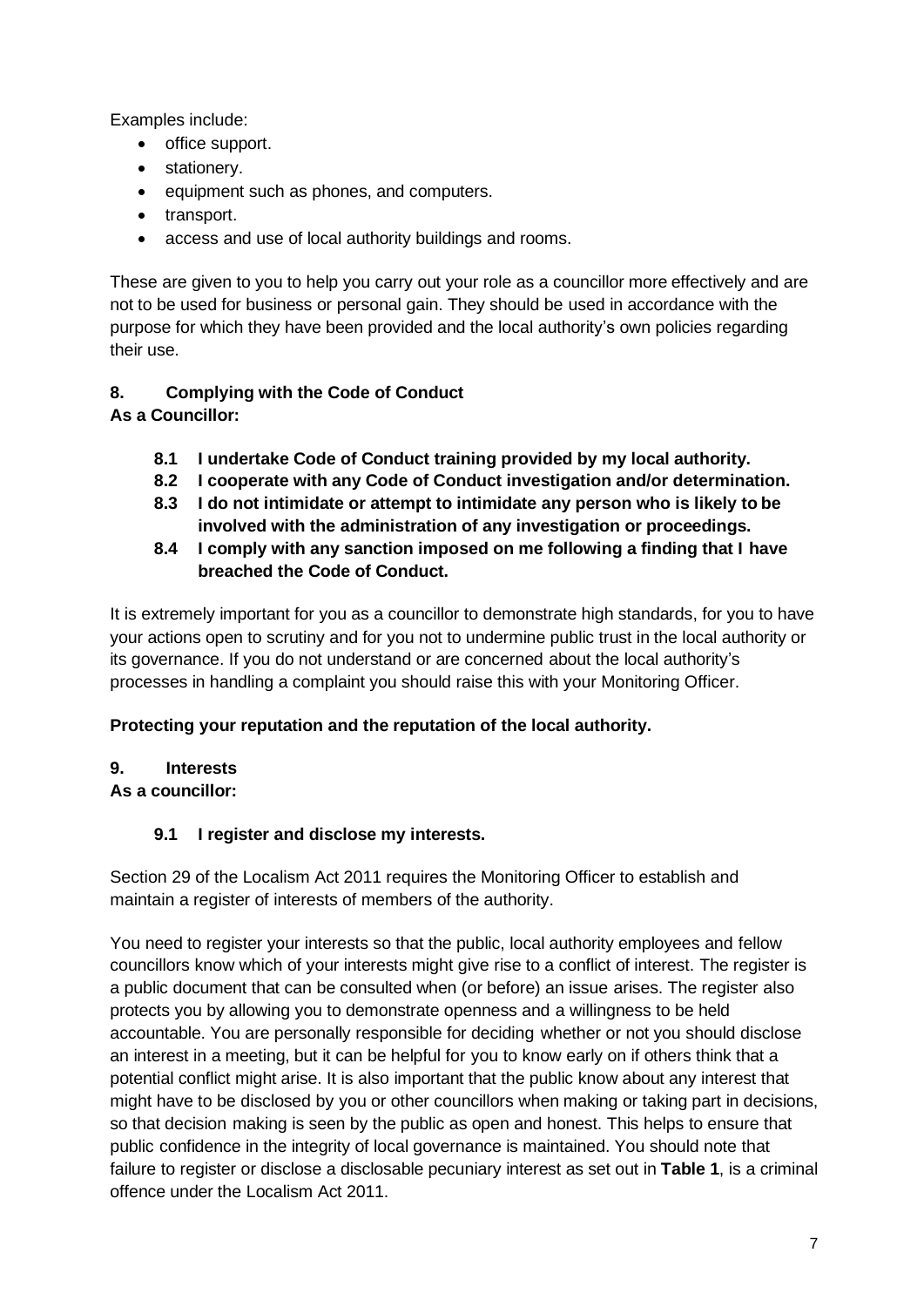**Appendix B sets** out the detailed provisions on registering and disclosing interests. If in doubt, you should always seek advice from your Monitoring Officer.

#### **10. Gifts and hospitality**

**As a councillor:**

- **10.1 I do not accept gifts or hospitality, irrespective of estimated value, which could give rise to real or substantive personal gain or a reasonable suspicion of influence on my part to show favour from persons seeking to acquire, develop or do business with the local authority or from persons who may apply to the local authority for any permission, licence or other significant advantage.**
- **10.2 I register with the Monitoring Officer any gift or hospitality with an estimated value of at least £50 within 28 days of its receipt.**
- **10.3 I register with the Monitoring Officer any significant gift or hospitality that I have been offered but have refused to accept.**

In order to protect your position and the reputation of the local authority, you should exercise caution in accepting any gifts or hospitality which are (or which you reasonably believe to be) offered to you because you are a councillor. The presumption should always be not to accept significant gifts or hospitality. However, there may be times when such a refusal may be difficult if it is seen as rudeness in which case you could accept it but must ensure it is publicly registered. However, you do not need to register gifts and hospitality which are not related to your role as a councillor, such as Christmas gifts from your friends and family. It is also important to note that it is appropriate to accept normal expenses and hospitality associated with your duties as a councillor. If you are unsure, do contact your Monitoring Officer for guidance.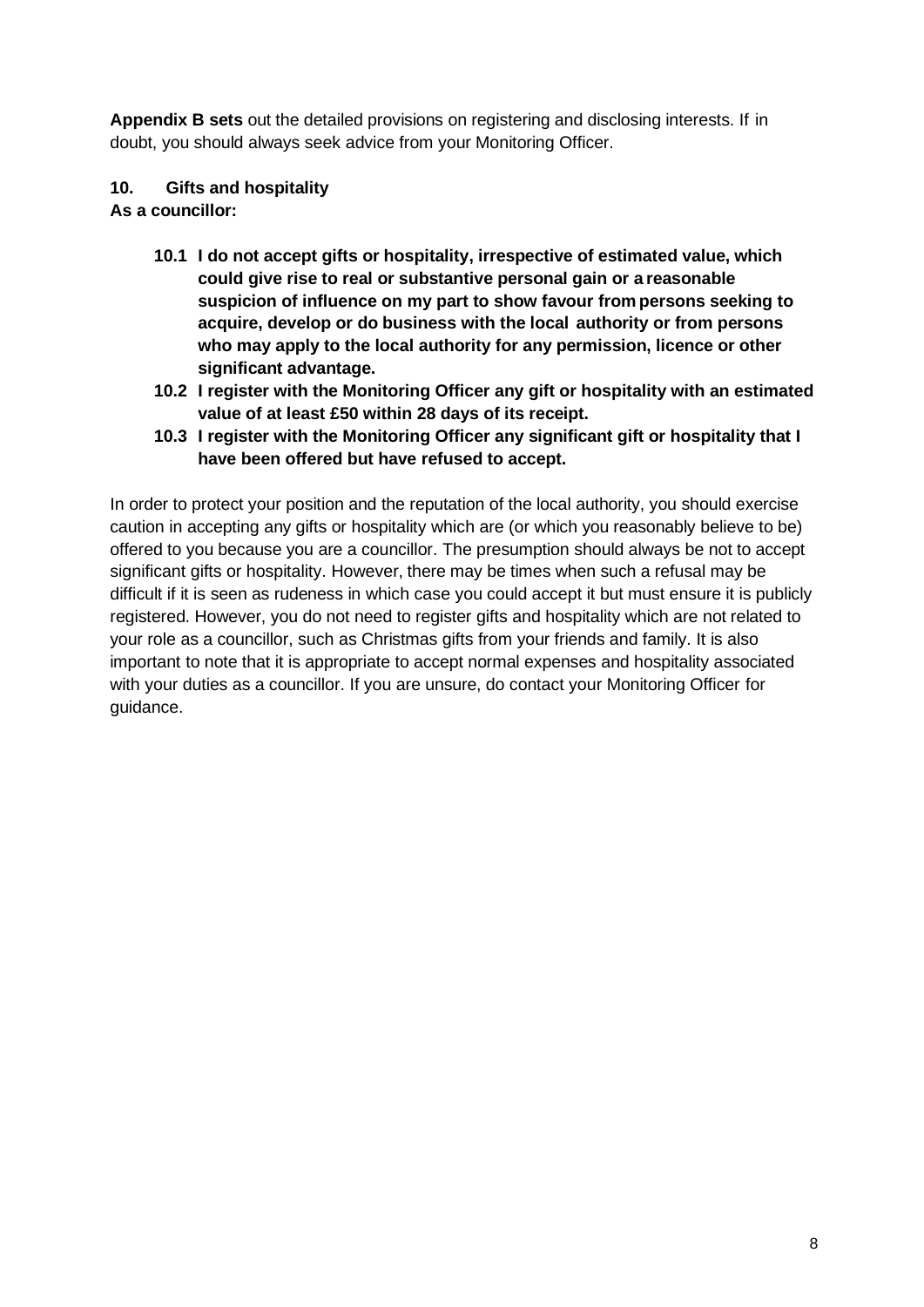# **Appendices Appendix A -The Seven Principles of Public Life**

The principles are:

#### **Selflessness**

Holders of public office should act solely in terms of the public interest.

#### **Integrity**

Holders of public office must avoid placing themselves under any obligation to people or organisations that might try inappropriately to influence them in their work. They should not act or take decisions in order to gain financial or other material benefits for themselves, their family, or their friends. They must disclose and resolve any interests and relationships.

#### **Objectivity**

Holders of public office must act and take decisions impartially, fairly and on merit, using the best evidence and without discrimination or bias.

#### **Accountability**

Holders of public office are accountable to the public for their decisions and actions and must submit themselves to the scrutiny necessary to ensure this.

#### **Openness**

Holders of public office should act and take decisions in an open and transparent manner. Information should not be withheld from the public unless there are clear and lawful reasons for so doing.

#### **Honesty**

Holders of public office should be truthful.

#### **Leadership**

Holders of public office should exhibit these principles in their own behaviour. They should actively promote and robustly support the principles and be willing to challenge poor behaviour wherever it occurs.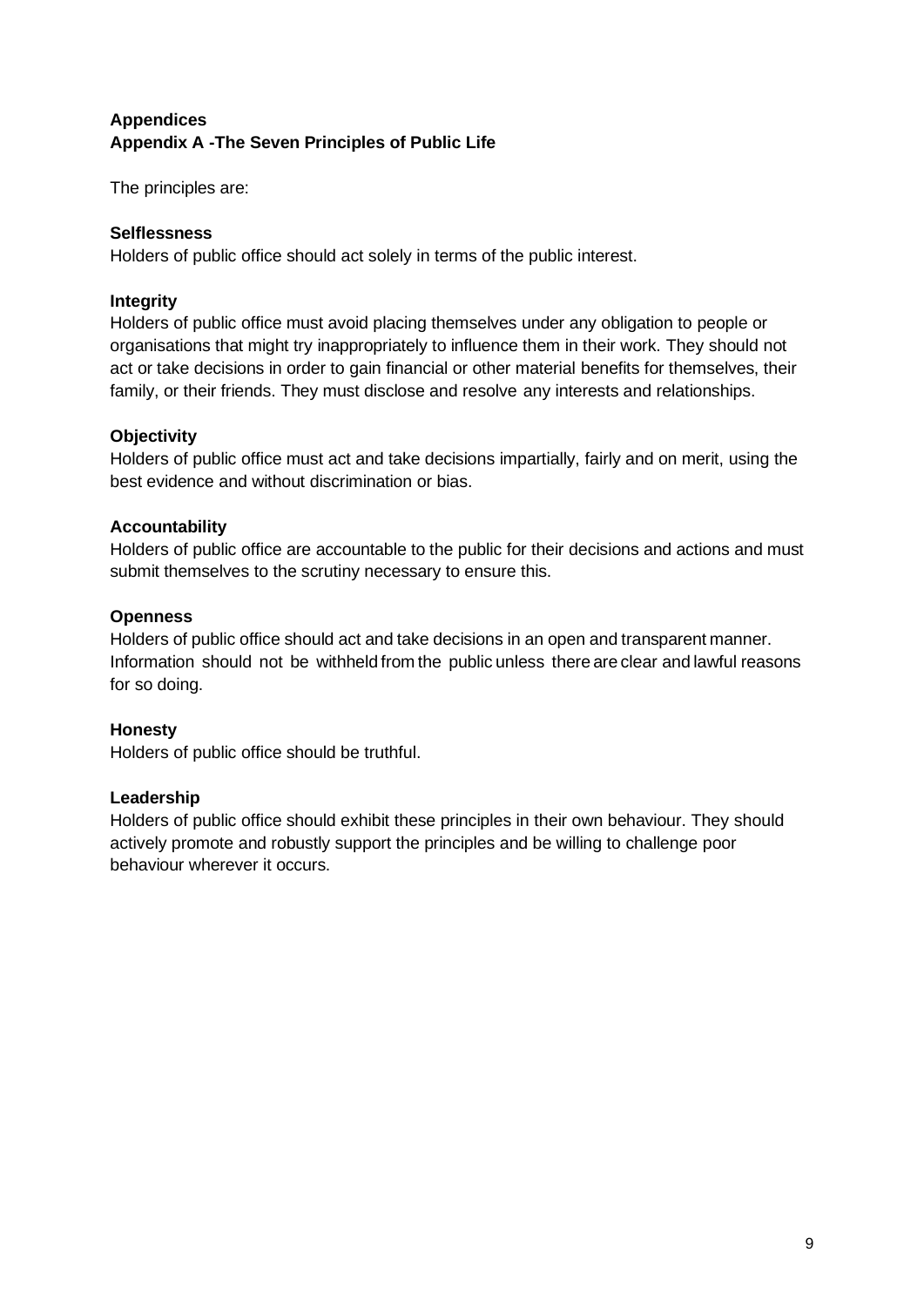#### **Appendix B Registering interests**

Within 28 days of becoming a member or your re-election or re-appointment to office you must register with the Monitoring Officer the interests which fall within the categories set out in **Table 1** (**Disclosable Pecuniary Interests**) which are as described in "The Relevant Authorities (Disclosable Pecuniary Interests) Regulations 2012". You should also register details of your other personal interests which fall within the categories set out in **Table 2** (**Other Registerable Interests**).

"**Disclosable Pecuniary Interest"** means an interest of yourself, or of your partner if you are aware of your partner's interest, within the descriptions set out in Table 1 below.

**"Partner"** means a spouse or civil partner, or a person with whom you are living as husband or wife, or a person with whom you are living as if you are civil partners.

- 1. You must ensure that your register of interests is kept up-to-date and within 28 days of becoming aware of any new interest, or of any change to a registered interest, notify the Monitoring Officer.
- 2. A 'sensitive interest' is as an interest which, if disclosed, could lead to the councillor, or a person connected with the councillor, being subject to violence or intimidation.
- 3. Where you have a 'sensitive interest' you must notify the Monitoring Officer with the reasons why you believe it is a sensitive interest. If the Monitoring Officer agrees they will withhold the interest from the public register.

#### **Non participation in case of disclosable pecuniary interest**

- 4. Where a matter arises at a meeting which directly relates to one of your Disclosable Pecuniary Interests as set out in **Table 1**, you must disclose the interest, not participate in any discussion or vote on the matter and must not remain in the room unless you have been granted a dispensation. If it is a 'sensitive interest', you do not have to disclose the nature of the interest, just that you have an interest. Dispensation may be granted in limited circumstances, to enable you to participate and vote on a matter in which you have a disclosable pecuniary interest.
- 5. Where you have a disclosable pecuniary interest on a matter to be considered or is being considered by you as a Cabinet member in exercise of your executive function, you must notify the Monitoring Officer of the interest and must not take any steps or further steps in the matter apart from arranging for someone else to deal with it.

#### **Disclosure of Other Registerable Interests**

6. Where a matter arises at a meeting which *directly relates* to the financial interest or wellbeing of one of your Other Registerable Interests (as set out in **Table 2**), you must disclose the interest. You may speak on the matter only if members of the public are also allowed to speak at the meeting but otherwise must not take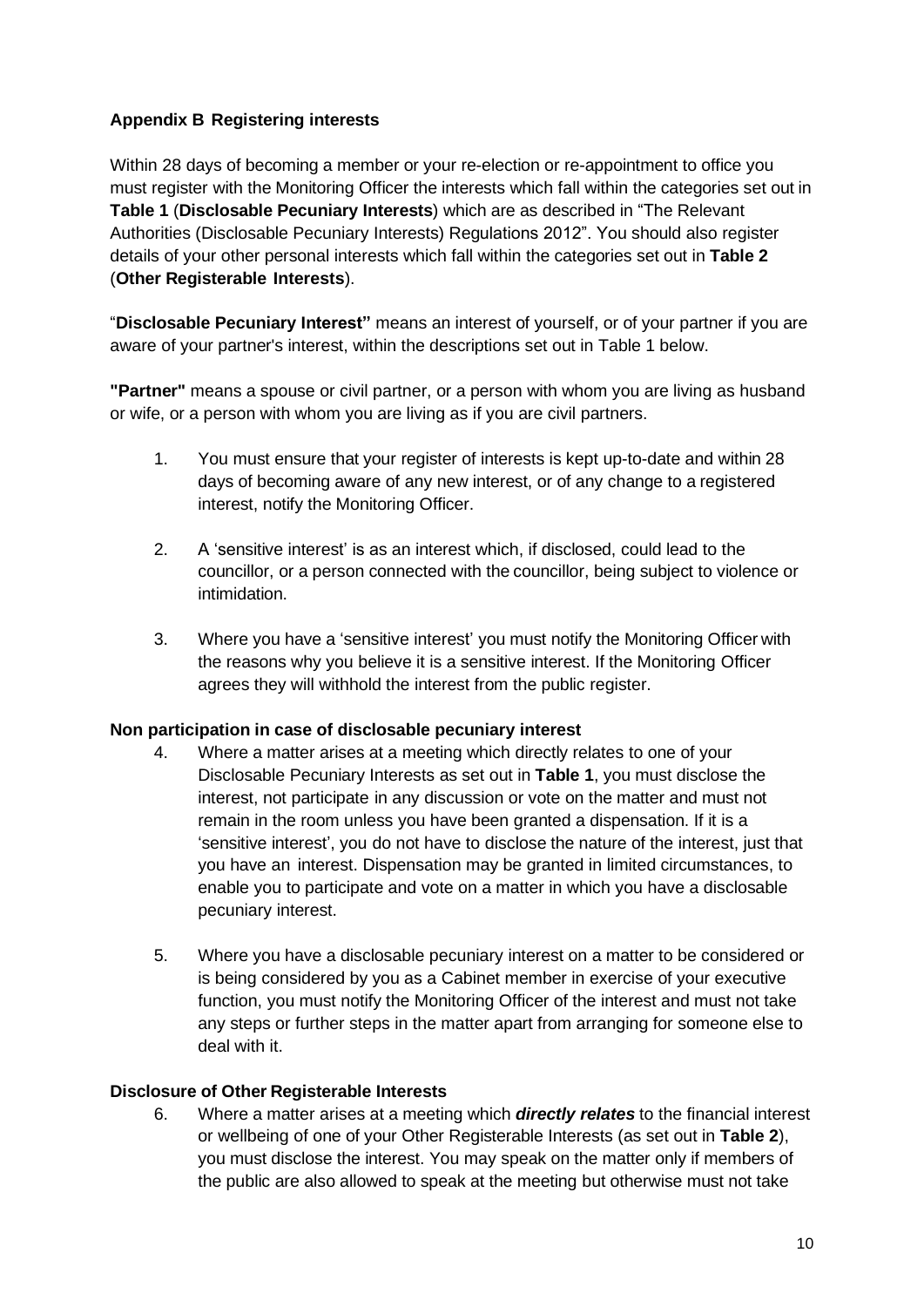part in any discussion or vote on the matter and must not remain in the room unless you have been granted a dispensation. If it is a 'sensitive interest', you do not have to disclose the nature of the interest.

#### **Disclosure of Non-Registerable Interests**

- 7. Where a matter arises at a meeting which *directly relates* to your financial interest or well-being (and is not a Disclosable Pecuniary Interest set out in Table 1) or a financial interest or well-being of a relative or close associate, you must disclose the interest. You may speak on the matter only if members of the public are also allowed to speak at the meeting. Otherwise, you must not take part in any discussion or vote on the matter and must not remain in the room unless you have been granted a dispensation. If it is a 'sensitive interest', you do not have to disclose the nature of the interest.
- 8. Where a matter arises at a meeting which *affects:*
	- a. your own financial interest or well-being;
	- b. a financial interest or well-being of a relative or close associate; or
	- c. a financial interest or wellbeing of a body included under Other Registrable Interests as set out in **Table 2** you must disclose the interest. In order to determine whether you can remain in the meeting after disclosing your interest the following test should be applied.
- 9. Where a matter (referred to in paragraph 8 above*) affects* the financial interest or well-being:
	- a. to a greater extent than it affects the financial interests of the majority of inhabitants of the ward affected by the decision and;
	- b. a reasonable member of the public knowing all the facts would believe that it would affect your view of the wider public interest.

You may speak on the matter only if members of the public are also allowed to speak at the meeting. Otherwise you must not take part in any discussion or vote on the matter and must not remain in the room unless you have been granted a dispensation.

If it is a 'sensitive interest', you do not have to disclose the nature of the interest.

**10.** Where you have an Other Registerable Interest or Non-Registerable Interest on a matter to be considered or is being considered by you as a Cabinet member in exercise of your executive function, you must notify the Monitoring Officer of the interest and must not take any steps or further steps in the matter apart from arranging for someone else to deal with it.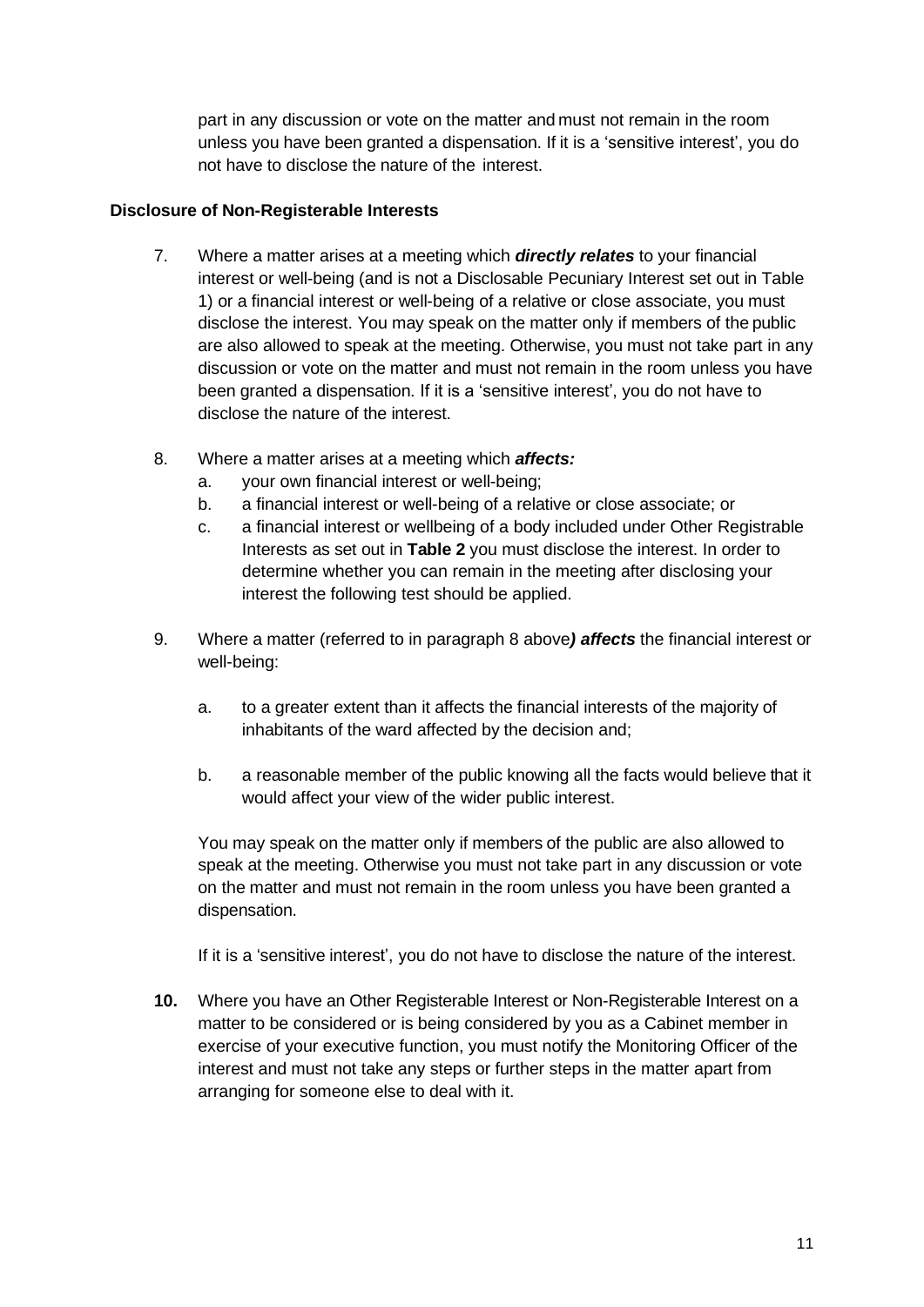# **Table 1: Disclosable Pecuniary Interests**

This table sets out the explanation of Disclosable Pecuniary Interests as set out in the Relevant Authorities [\(Disclosable Pecuniary Interests\) Regulations](https://www.legislation.gov.uk/uksi/2012/1464/made) 2012.

| <b>Subject</b>                                       | <b>Description</b>                                                                                                                                                                                                                                                                                                                                                                                                                                                                     |
|------------------------------------------------------|----------------------------------------------------------------------------------------------------------------------------------------------------------------------------------------------------------------------------------------------------------------------------------------------------------------------------------------------------------------------------------------------------------------------------------------------------------------------------------------|
| Employment, office, trade,<br>profession or vocation | Any employment, office, trade, profession or vocation carried<br>on for profit or gain.                                                                                                                                                                                                                                                                                                                                                                                                |
| Sponsorship                                          | Any payment or provision of any other financial benefit (other<br>than from the council) made to the councillor during the<br>previous 12-month period for expenses incurred by him/her in<br>carrying out his/her duties as a councillor, or towards his/her<br>election expenses.<br>This includes any payment or financial benefit from a trade<br>union within the meaning of the Trade Union and Labour                                                                           |
|                                                      | Relations (Consolidation) Act 1992.                                                                                                                                                                                                                                                                                                                                                                                                                                                    |
| <b>Contracts</b>                                     | Any contract made between the councillor or his/her spouse<br>or civil partner or the person with whom the councillor is living<br>as if they were spouses/civil partners (or a firm in which such<br>person is a partner, or an incorporated body of which such<br>person is a director* or a body that such person has a<br>beneficial interest in the securities of*) and the council -<br>(a) under which goods or services are to be provided or works<br>are to be executed; and |
|                                                      | (b) which has not been fully discharged.                                                                                                                                                                                                                                                                                                                                                                                                                                               |
| <b>Land and Property</b>                             | Any beneficial interest in land which is within the area of the<br>council. 'Land' excludes an easement, servitude, interest or<br>right in or over land which does not give the councillor or<br>his/her spouse or civil partner or the person with whom the<br>councillor is living as if they were spouses/ civil partners<br>(alone or jointly with another) a right to occupy or to receive<br>income.                                                                            |
| <b>Licenses</b>                                      | Any licence (alone or jointly with others) to occupy land in the<br>area of the council for a month or longer                                                                                                                                                                                                                                                                                                                                                                          |
| <b>Corporate tenancies</b>                           | Any tenancy where (to the councillor's knowledge)—                                                                                                                                                                                                                                                                                                                                                                                                                                     |
|                                                      | (a) the landlord is the council; and                                                                                                                                                                                                                                                                                                                                                                                                                                                   |
|                                                      | (b) the tenant is a body that the councillor, or his/her spouse<br>or civil partner or the person with whom the councillor is<br>living as if they were spouses/ civil partners is a partner of or<br>a director* of or has a beneficial interest in the securities* of.                                                                                                                                                                                                               |
| <b>Securities</b>                                    | Any beneficial interest in securities* of a body where—                                                                                                                                                                                                                                                                                                                                                                                                                                |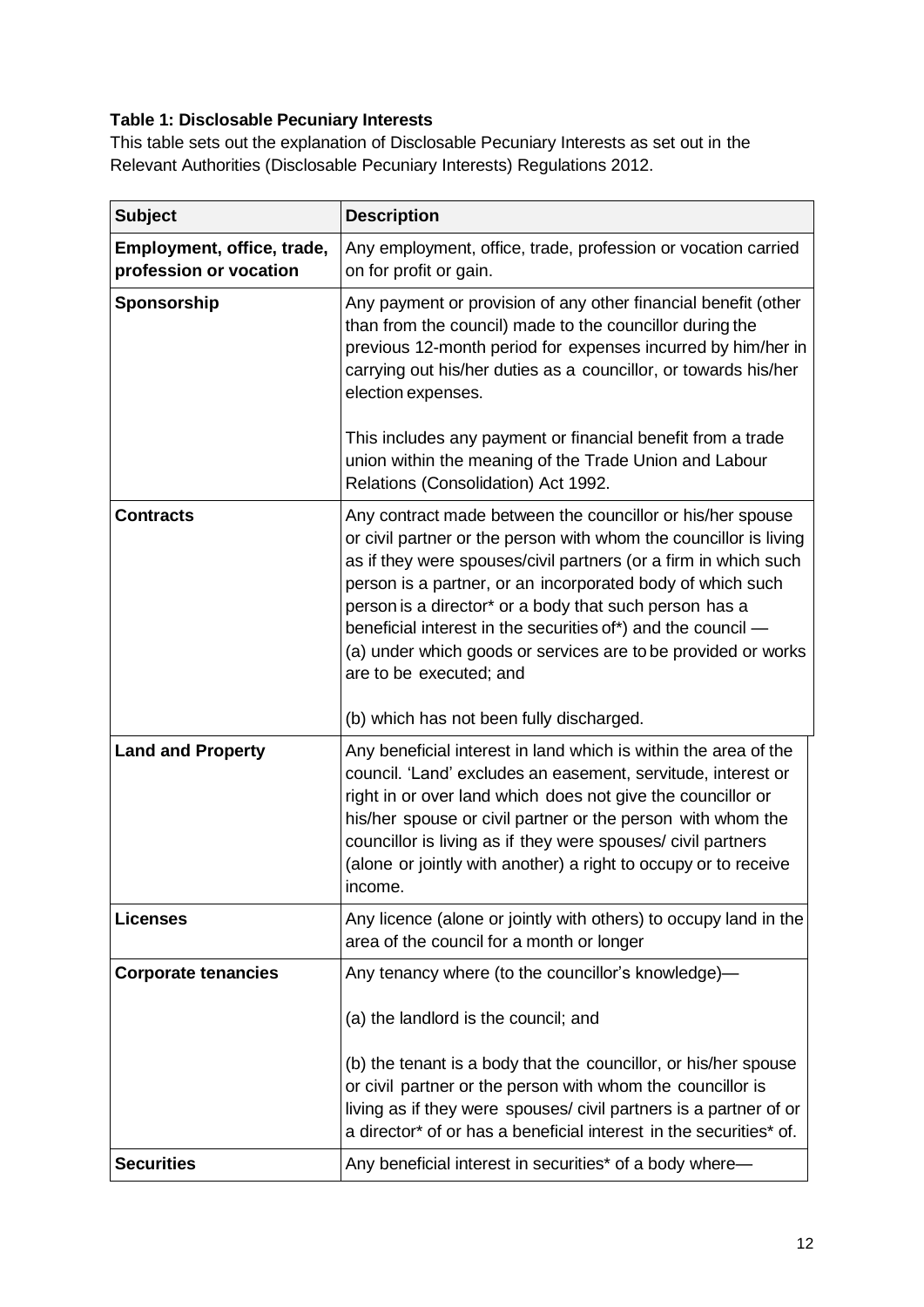| <b>Subject</b> | <b>Description</b>                                                                                                                                                                                                                                                                                                                                                       |
|----------------|--------------------------------------------------------------------------------------------------------------------------------------------------------------------------------------------------------------------------------------------------------------------------------------------------------------------------------------------------------------------------|
|                | (a) that body (to the councillor's knowledge) has a place of<br>business or land in the area of the council; and                                                                                                                                                                                                                                                         |
|                | $(b)$ either—                                                                                                                                                                                                                                                                                                                                                            |
|                | (i) the total nominal value of the securities* exceeds $£25,000$<br>or one hundredth of the total issued share capital of that<br>body; or                                                                                                                                                                                                                               |
|                | (ii) if the share capital of that body is of more than one class,<br>the total nominal value of the shares of any one class in<br>which the councillor, or his/ her spouse or civil partner or<br>the person with whom the councillor is living as if they were<br>spouses/civil partners have a beneficial interest exceeds one<br>hundredth of the total issued share. |

\* 'director' includes a member of the committee of management of an industrial and provident society.

\* 'securities' means shares, debentures, debenture stock, loan stock, bonds, units of a collective investment scheme within the meaning of the Financial Services and Markets Act 2000 and other securities of any description, other than money deposited with a building society.

# **Table 2: Other Registrable Interests**

You must register as an Other Registerable Interest:

- a) any unpaid directorships;
- b) any body of which you are a member or are in a position of general control or management and to which you are nominated or appointed by your authority;
- c) any body.
	- i. exercising functions of a public nature;
	- ii. directed to charitable purposes or;
	- iii. one of whose principal purposes includes the influence of public opinion or policy (including any political party or trade union) of which you are a member or in a position of general control or management.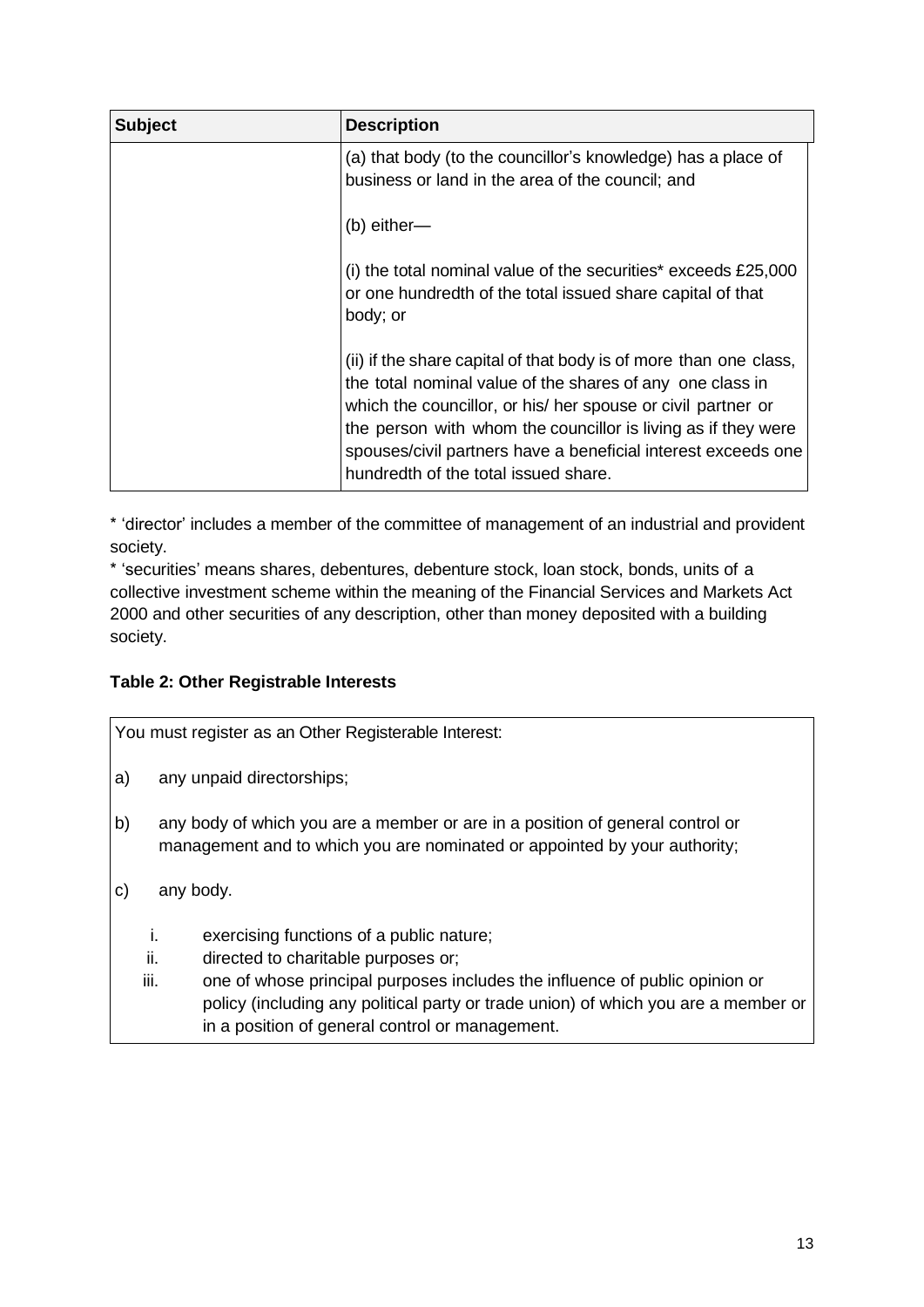#### **Appendix C – the Committee on Standards in Public Life**

The LGA has undertaken this review whilst the Government continues to consider the recommendations made by the Committee on Standards in Public Life in their report on [Local](https://www.gov.uk/government/publications/local-government-ethical-standards-report)  [Government Ethical Standards.](https://www.gov.uk/government/publications/local-government-ethical-standards-report) If the Government chooses to implement any of the recommendations, this could require a change to this Code.

The recommendations cover:

- Recommendations for changes to the Localism Act 2011 to clarify in law when the Code of Conduct applies
- The introduction of sanctions.
- An appeals process through the Local Government Ombudsman.
- Changes to the Relevant Authorities (Disclosable Pecuniary Interests) Regulations 2012.
- Updates to the Local Government Transparency Code.
- Changes to the role and responsibilities of the Independent Person.
- That the criminal offences in the Localism Act 2011 relating to Disclosable Pecuniary Interests should be abolished.

The Local Government Ethical Standards report also includes Best Practice recommendations. These are:

**Best practice 1**: Local authorities should include prohibitions on bullying and harassment in codes of conduct. These should include a definition of bullying and harassment supplemented with a list of examples of the sort of behaviour covered by such a definition.

**Best practice 2**: Councils should include provisions in their code of conduct requiring councillor to comply with any formal standards investigation and prohibiting trivial or malicious allegations by councillors.

**Best practice 3**: Principal authorities should review their code of conduct each year and regularly seek, where possible, the views of the public, community organisations and neighbouring authorities.

**Best practice 4**: An authority's code should be readily accessible to both councillors and the public, in a prominent position on a council's website and available in council premises.

**Best practice 5**: Local authorities should update their gifts and hospitality register at least once per quarter, and publish it in an accessible format, such as CSV.

**Best practice 6**: Councils should publish a clear and straightforward public interest test against which allegations are filtered.

**Best practice 7**: Local authorities should have access to at least two Independent Persons.

**Best practice 8**: An Independent Person should be consulted as to whether to undertake a formal investigation on an allegation, and should be given the option to review and comment on allegations which the responsible officer is minded to dismiss as being without merit, vexatious, or trivial.